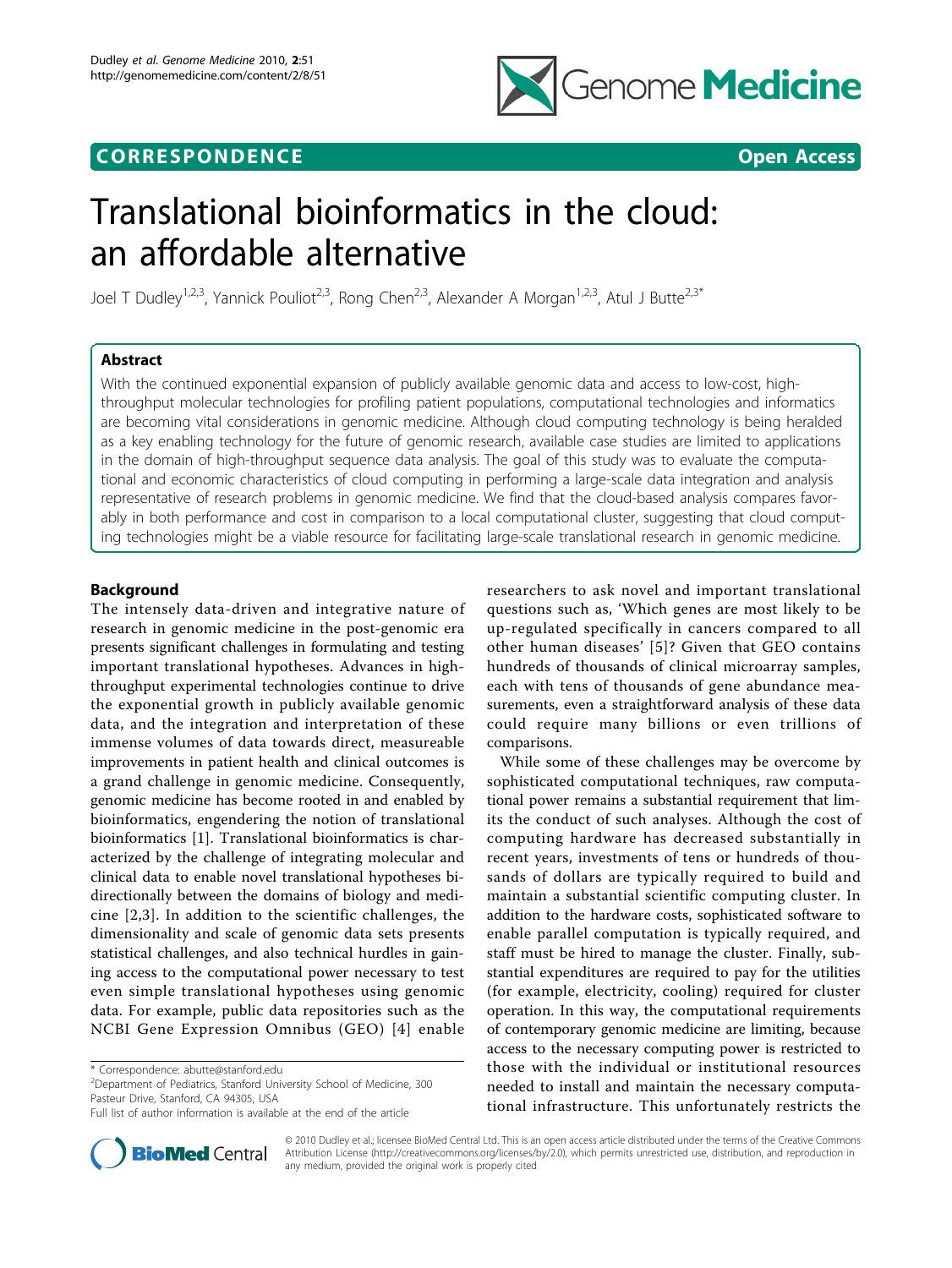manner and scope of translational hypotheses that could otherwise be formulated and tested by researchers who do not have access to the necessary computational resources. Outside of clinical science, many organizations are exploring or using cloud computing technology to fulfill computational infrastructure needs.

Cloud computing potentially offers an efficient and economical means to obtain the power and scale of computation required to facilitate large-scale efforts in translational data integration and analysis. The definition of cloud computing itself is not concrete due to the many commercial interests involved. For the purposes of this article, we define cloud computing as 'a style of computing in which dynamically scalable and often virtualized resources are provided as a service over the Internet' [[6\]](#page-5-0). Cloud computing is enabled by many technologies, but key among them is virtualization technology, which allows entire operating systems to run independently of the underlying hardware [\[7](#page-5-0)]. In most cloud computing systems, the user is given access to what appears to be a typical server computer. However, the server is really just a virtual 'instance' running at any one point on a large underlying hardware architecture, which is made up of many independent CPUs and storage devices. Viewed from an economic standpoint, cloud computing can be understood as a utility, much like water or electricity, where you only pay for what you use. In this sense, cloud computing provides access to a computational infrastructure on an on-demand, variable cost basis, rather than a fixed cost capital investment into physical assets.

Here, we present a case study evaluating the use of cloud computing technologies for a translational bioinformatics analysis of a large cancer genomics data set composed of matched replicate SNP genotype and gene expression microarray assay samples for 311 cancer cell lines, comprising 929 gene expression microarray samples and 622 SNP genotype array samples. We suggest that the data analysis illustrated by this case study is characteristic of computational challenges that might be faced by modern clinical researchers who have access to inexpensive high-throughput genomic assay technologies for profiling their patient populations. Our goal was to perform a statistical analysis to uncover expression quantitative trait loci (eQTL; that is, genomic loci associated with gene transcript abundance) that are common across cancer types. This entailed a statistical analysis whereby the genotype of each measured SNP was tested against the expression levels of each measured gene expression probe. The SNP platform used to generate our data measured 500,568 SNPs, and the gene expression microarray platform measured gene expression levels across 54,675 probes, requiring statistical evaluation of more than  $13 \times 10^9$  comparisons. We estimated that it would take a single, modern server-class CPU more than 5,000 days to complete the analysis. Here we demonstrate the computational and economical characteristics of conducting this analysis using a cloud-based service, and contrast these characteristics with the computational and economic characteristics of performing the same analysis on a local institutional cluster.

## Methods

## Data

We downloaded the gene expression and genotyping data of 311 cancer cell lines from caBIG [[8\]](#page-5-0). The mRNA expression of 54,675 probes in 929 samples was measured on the Affymetrix U133 Plus 2.0 platform. The genotypes of 500,568 SNPs in 622 DNA samples were measured on the Affymetrix 500K platform and analyzed using the oligo, pd.mapping250k.nsp, pd.mapping250k.sty R libraries in the Bioconductor [\[9](#page-5-0)].

## Cloud computing setup

Amazon Web Services (AWS) [[10\]](#page-5-0) elastic compute cloud (EC2) computing service was used for the analysis. EC2 instances were managed using the free edition of the RightScale Cloud Management Platform [[11\]](#page-5-0). This tool was chosen because it provides visual interfaces for managing the cloud servers and executing scripts, which would be a plausible scenario for an investigator that lacked advanced computational abilities. All virtual instances used in the analysis were of the m1.large EC2 instance type [[12\]](#page-5-0) running 64-bit CentOS Linux version 5.2 [[13](#page-5-0)]. This instance type was chosen because it was determined to be the most economical choice given the amount of system memory required (>12 GB) by the analysis. A total of 100 EC2 instances were used for the analysis. One of these instances served as the job control and data-partitioning server. This server used the MySQL relational database server v.5.1 [[14](#page-5-0)] to store accounting and job control data pertaining to the execution start and stop times of each compute node, as well as the comparison indices issued to each compute node. The compute nodes were provisioned using the Right-Scale dashboard using a custom startup script that installed the required version of the R statistical computing environment, as well as additional R packages upon server initialization. In particular, the RMySQL package [\[15\]](#page-5-0) was used to communicate with the database running on the data-partitioning server, and the 'ff' package [\[16](#page-5-0)] was used to store data partitions as memory-mapped, disk-based data frames to enable efficient use of compute node system memory.

#### Local cluster setup

We used a dedicated 240 core High Performance Compute Cluster based on the Hewlett Packard C-class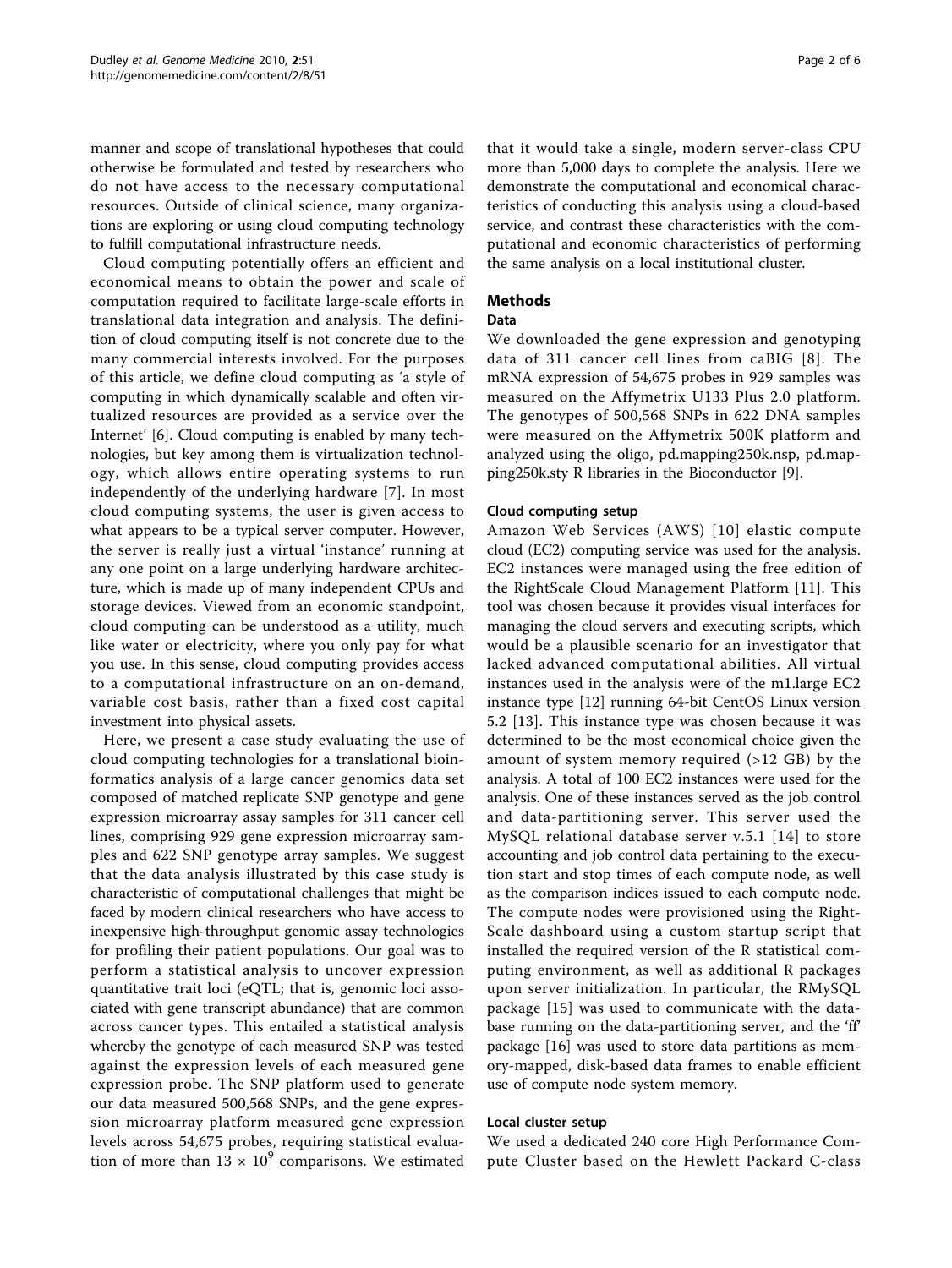BladeSystem attached to 15 TB storage area network. Each compute node has dual socket quad-core Intel E5440 Harpertown CPUs for a total of 8 processors per node with 16 GB of ram and interconnected with 4 × DDR InfiniBand switched fabric. The cluster uses the Platform HPC Workgroup Manager cluster operating system with Platform LSF cluster distributed workload management. The cluster is hosted in a water-cooled rack at Stanford ITS Forsythe data center, a secure monitored facility with uninterruptible power supply (UPS) and standby backup power generators. The analysis was restricted to 198 of the 240 available CPUs to enable an equitable comparison with the cloud-based analysis.

## Statistical analysis

All statistical analysis were performed using the R statistical computing environment [\[17](#page-5-0)]. Putative eQTLs were evaluated using a one-way analysis of variance (ANOVA) test. For each SNP-expression probe pair, we grouped the expression values for that probe across all samples according to their respective genotype for the SNP as denoted by homozygous major (AA), homozygous minor (aa) and heterozygous (Aa). Using the genotype designations as factors, we carried out a one-way ANOVA to test the null hypothesis that the means of the expression levels across all three genotype categories were equal. P-values from the one-way ANOVA were corrected using the Bonferroni method. If the one-way ANOVA rejected the null hypothesis after correction, we determined that the SNP was an eQTL for the particular expression probe.

## Cost estimation

Costs for the local cluster were estimated by spreading capital costs of hardware and software over a 3-year period, representing the typical service lifetime of computer hardware in academic research. Per-year operational costs were projected assuming a 5% cost inflation rate each year. An average yearly cost was estimated from the total capital and operational costs estimated over the 3-year period, and from this we computed an hourly cost for operating the cluster, which was divided by the number of CPUs in the cluster to estimate the per-CPU/per-hour cost of operating the local cluster.

## Results

From our data set of matched pairs of 622 SNP genotype arrays and 929 gene expression microarrays assayed as matched pairs across 311 cancer cell lines, we evaluated 13,029,271,200 SNP-expression probe pairs to evaluate if any of the SNPs could be considered as eQTLs based on experimental measurements across all samples. Each pair-wise comparison comprised approximately 700 genotype versus expression data points, thereby generating >9.0  $\times$  10<sup>12</sup> total data points. The total set of pair-wise SNP-expression comparisons was broken into 99 equal subsets, which were evaluated in parallel across 99 individual compute node instances. One additional server instance served as the data and index server that distributed the comparison sets to each node, and also collected operational statistics (for example, eQTL analysis start/stop times) from each of the compute nodes (Figure [1\)](#page-3-0). Each compute node executed two separate eQTL analysis processes that ran in parallel. Each process performed eQTL analysis on one of the data subsets, evaluating  $131 \times 10^6$  SNP-expression probe pairs in sequence. Under this scheme, the analysis was distributed across 198 computational processes executing across 99 compute node instances in the cloud infrastructure. This computational strategy was executed on the AWS [[10](#page-5-0)] EC2 infrastructure using virtual server instances, and also on our local institutional compute cluster with similar operating system specifications to the EC2 instances. The analysis was restricted to use only 198 of the 240 available CPU cores on the local cluster to allow for an equitable performance comparison.

The eQTL analysis completed in approximately 6 days on both systems (Table [1\)](#page-3-0), with the local cluster completing the computation 12 hours faster than the virtual cloud-based cluster. The total cost for running the analysis on the cloud infrastructure was approximately three times the cost of the local cluster (Table [2\)](#page-4-0). The final results of the eQTL analysis yielded approximately  $13 \times 10^{9}$  one-way ANOVA *P*-values, respective to the total number of SNP-expression probe pairs that were evaluated. After correcting the one-way ANOVA P-values using the Bonferroni method, 22,179,402 putative eQTLs were identified.

#### **Discussion**

Using a real-world translational bioinformatics analysis as a case study, we demonstrate that cloud computing is a viable and economical technology that enables largescale data integration and analysis for studies in genomic medicine. Our computational challenge was motivated by a need to discover cancer-associated eQTLs through integration of two high-dimensional genomic data types (gene expression and genotype), requiring more than 13 billion distinct statistical computations.

It is notable that execution of our analysis completed in approximately the same running time on both systems, as it could be expected that the cloud-based analysis would take longer to execute due to possible overhead incurred by the virtualization layer. However, in this analysis, we find no significant difference in execution performance between a cloud-based or local cluster. This may be attributable to our design of the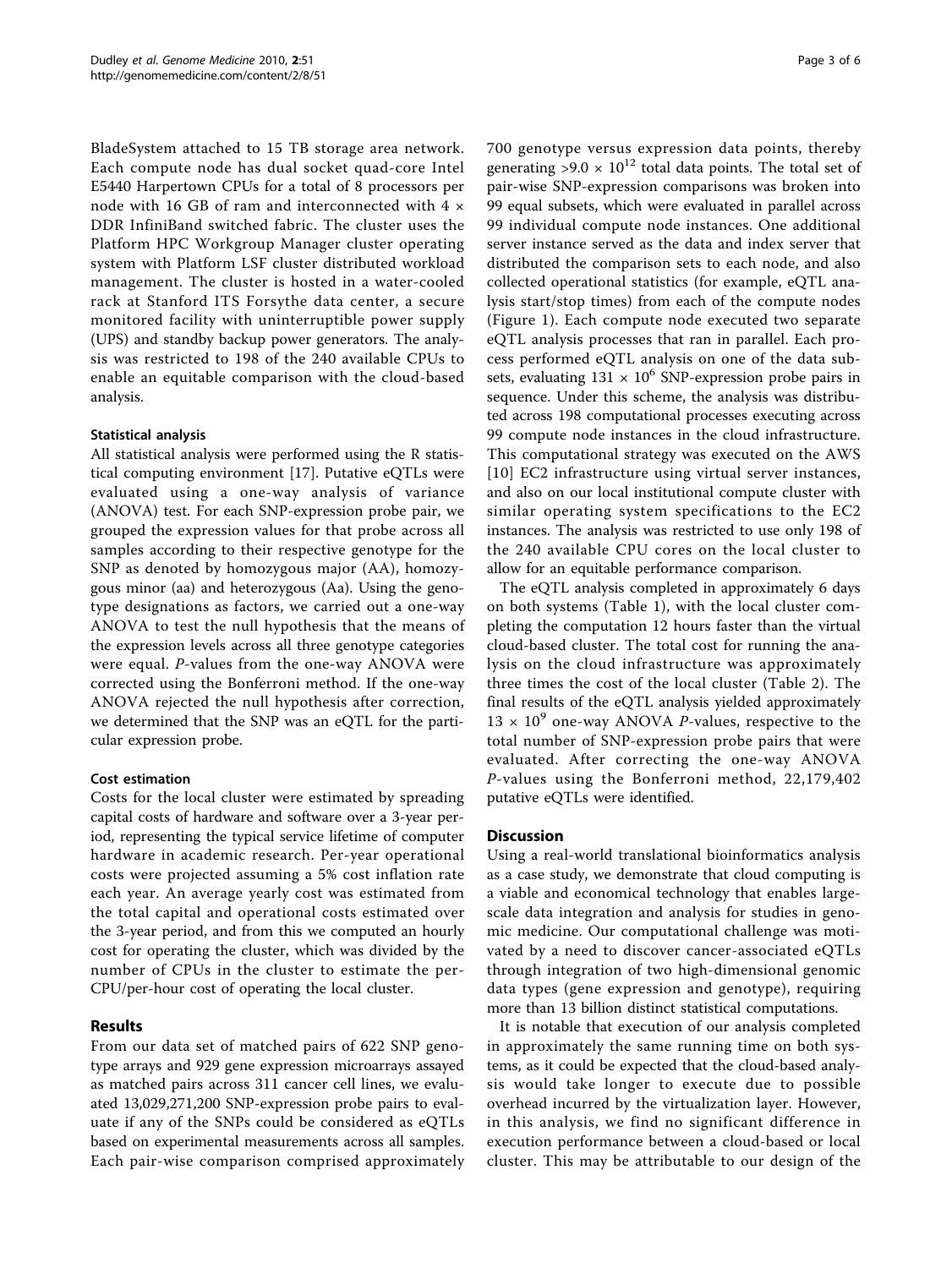<span id="page-3-0"></span>

analysis code, which made heavy use of CPU and system memory in an effort to minimize disk input/output. It is possible that an analysis that required many random seeks on the disk could have realized a performance disparity between the two systems.

Although the total cost for running the analysis on the cloud-based system was approximately three times more expensive compared to the local cluster, we assert that the magnitude of this cost is well within reach of the research (operational) budgets of a majority of clinical researchers. There are intrinsic differences between these approaches that prevent us from providing a completely accurate accounting of costs. Specifically, we chose to base our comparison on the cost per CPU hour because it provided the most equivalent metric for comparing running-time costs. However, because we are comparing capital costs (local cluster) to variable costs (cloud), this metric does not completely reflect the true

Table 1 Performance and economic metrics for eQTL analysis for cloud-based and local compute clusters

|                        | eQTL analysis on AWS<br>cloud | eQTL analysis on local<br>cluster |  |  |  |
|------------------------|-------------------------------|-----------------------------------|--|--|--|
| Running time           | 6 days 0.1 hours              | 5 days 11.9 hours                 |  |  |  |
| <b>Total CPUs</b>      | 198                           | 198                               |  |  |  |
| Cost per CPU           | \$0.19                        | \$0.06                            |  |  |  |
| Total analysis<br>cost | \$5,417.28                    | \$1,710.00                        |  |  |  |

Per CPU costs for the local cluster were estimated using the cost structure detailed in Table 2.

cost of cloud computing for two reasons: we could not use a 3-year amortized cost estimate for the cloud-based system, as done for the local cluster; and the substantial delay required to purchase and install a local cluster was not taken into account. As these factors are more likely to favor the cloud-based solution, it is possible that a more sophisticated cost analysis would bring the costs of the two approaches closer to parity.

There are several notable differences in the capabilities of each system that give grounds for the higher cost of the cloud-based analysis. First, there are virtually no startup costs associated with the cloud-based analysis, whereas substantial costs are associated with building a local cluster, such as hardware, staff, and physical housing. Such costs range in the tens to hundreds of thousands of dollars, likely making the purchase of a local cluster prohibitively expensive to many. It can take months to build, install and configure a large local cluster, and therefore there is also the need to consider the non-monetary opportunity costs incurred during initiation of a local cluster. The carrying costs of the local cluster that persist upon conclusion of the analysis should also be considered. The cloud-based system offers many technical features and capabilities that are not matched by the local cluster. Chief among these is the 'elastic' nature of the cloud-based system, which allows it to scale the number of server instances based on need. If there was a need to complete this large analysis in the time-span of a day, or even several hours, the cloud-based system could have been scaled to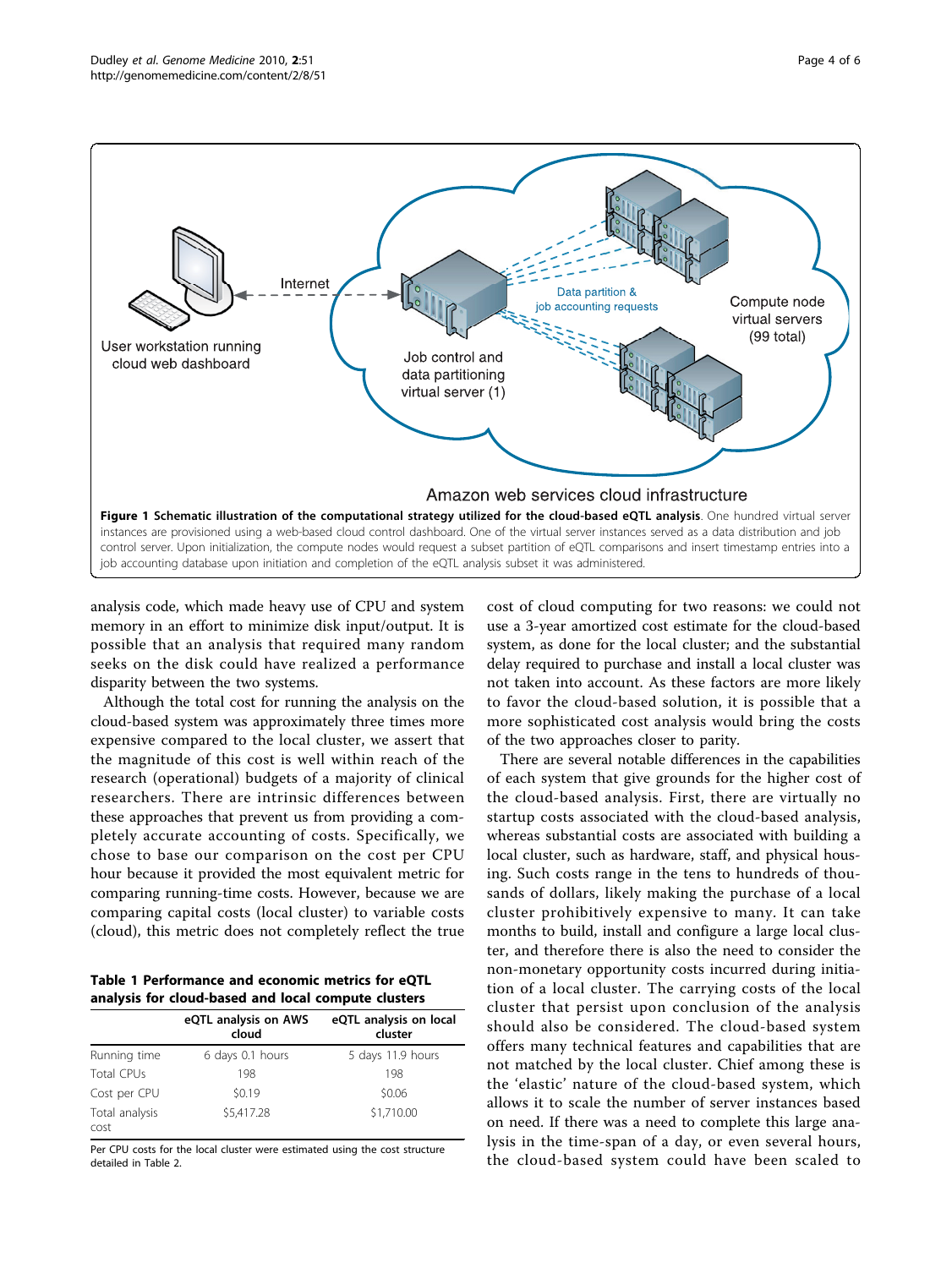| Category              | Cost vear 1 |          | Cost year 2 Cost year 3 | Total cost over 3 years | Average cost per year | Average cost per hour |
|-----------------------|-------------|----------|-------------------------|-------------------------|-----------------------|-----------------------|
| Hardware and support  | \$56,667    | \$56,667 | \$56,667                | \$170,000               | \$56,667              |                       |
| Software licensing    | \$5,000     | \$5,000  | \$5,000                 | \$15,000                | \$5,000               |                       |
| Server hosting        | \$23.424    | \$25,766 | \$28,343                | \$77,533                | \$25,844              |                       |
| Personnel             | \$43,500    | \$45.675 | \$47.959                | \$137.134               | \$45,711              |                       |
| <b>Entire cluster</b> |             |          |                         |                         |                       | \$15.21               |
| Per CPU @240 CPUs     |             |          |                         |                         |                       | \$0.06                |

<span id="page-4-0"></span>Table 2 Cost structure used to estimate cost rate for local compute cluster CPUs

Estimates are based on real-world costs associated with the local compute cluster used as the basis for comparison in this study. A per-CPU/per-hour cost was used as the basis for comparison with the cloud-based system.

several hundred server instances to accelerate the analysis, whereas the local cluster size is firmly bound by the number of CPUs installed. A related feature of the cloud is the user's ability to change the computing hardware at will, such as selecting fewer, more powerful computers instead of a larger cluster if the computing task lends itself to this approach.

Other features unique to the cloud include 'snapshotting', which allows whole systems to be archived to persistent storage for subsequent reuse, and 'elastic' disk storage that can be dynamically scaled based on realtime storage needs. A feature of note that is proprietary to the particular cloud provider used here is the notion of 'spot instances', where a reduced per-hour price is set for an instance, and the instance is launched during periods of reduced cloud activity. Although this feature may have increased the total execution time of our analysis, it might also reduce the cost of the cloud-based analysis by half depending on market conditions. Clearly, any consideration for the disparities in the costs between the two systems must consider additional features and technical capabilities of the cloud-based system.

While we find that the cost and performance characteristics of the cloud-based analysis are accommodating to translational research, it is important to acknowledge that substantial computational skills are still required in order to take full advantage of cloud computing. In our study, we purposefully chose a less sophisticated approach of decomposing the computational problem by simple fragmentation of the comparison set. This was done to simulate a low-barrier of entry approach to using cloud computing that would be most accessible to researchers lacking advanced informatics skills or resources. Alternatively, our analysis would likely have been accelerated significantly through utilization of cloud-enabled technologies such as MapReduce frameworks and distributed databases [[18\]](#page-5-0). It should also be noted that while this manuscript was under review, Amazon announced the introduction of Cluster Computer Instances intended for high performance computing applications [[19](#page-5-0)]. Such computing instances could further increase accessibility to high-performance computing in the cloud for nonspecialist researchers.

There are serious considerations that are unique to cloud computing. Local clusters typically benefit from dedicated operators who are responsible for maintaining computer security. By contrast, cloud computing allows free configuration of virtual machine instances, thereby sharing the burden of security with the user. Second, cloud computing requires the transfer of data, which introduces delays and can lead to substantial additional costs given the size of many data sets used in translational bioinformatics. Users will need to consider this aspect carefully before adopting cloud computing. An additional data-related limitation we faced repeatedly with our provider was a 1-terabyte limit on the size of the virtual disks.

However, the most significant impediment facing biomedical researchers wishing to adopt cloud computing involves the software environment for designing the computing environment and running the experiments. We believe efforts for fully exposing the capabilities of cloud-computing environments at the application level are key to enhancing the democratizing effect of cloud computing in genomic medicine. Specifically, intuitive and scalable software tools are needed to enable clinician scientists at the forefront of medical discovery to leverage fully the vast resources of public data and cloud-based computing infrastructure. Cloud-based tools should be specifically oriented to address the particular modes of inquiry of clinician scientists towards enabling unified biological and clinical hypothesis evaluation. Rather than present the clinical investigator with a collection of bioinformatics tools (that is, the 'toolbox' approach), we believe clinician-oriented, cloudbased translational bioinformatics systems are key to facilitating data-driven translational research using cloud computing.

It is our hope that by demonstrating the utility and promise of cloud computing for enabling and facilitating translational research, investigators and funding agencies will commit efforts and resources towards the creation of open-source software tools that leverage the unique